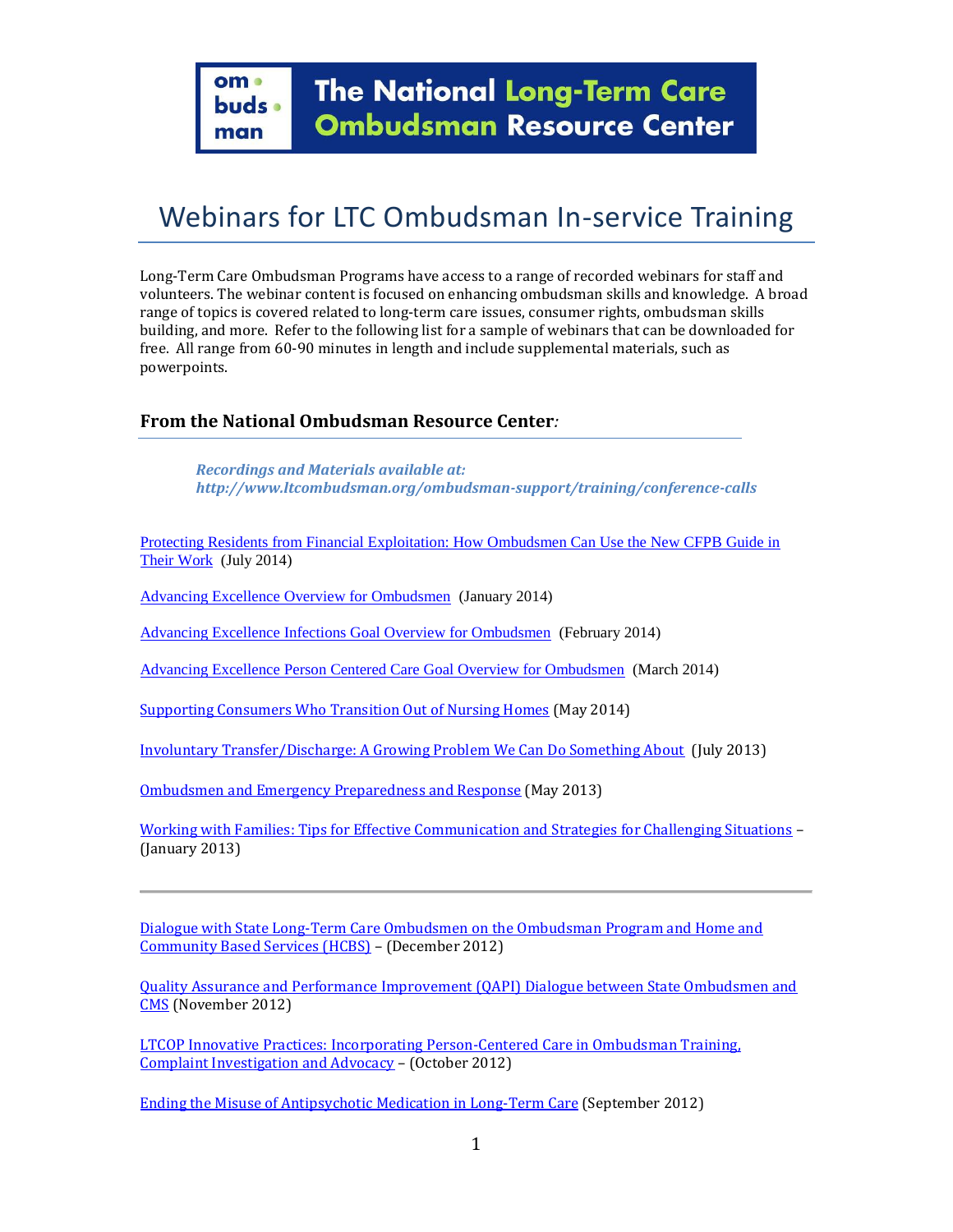[Program Effectiveness: Self-Evaluation Tools for Long-Term Care Ombudsman Programs](http://www.ltcombudsman.org/ombudsman-support/training/conference-calls/program-effectiveness-tool) (February 2012)

[Ombudsman Advocacy and Culture Change: Achieving Resident-Directed Care in Daily Advocacy](http://www.ltcombudsman.org/ombudsman-support/training/conference-calls/ombudsman-advocacy-and-culture-change) (January 2012)

[NORC LGBT](http://www.ltcombudsman.org/Norc-lgbt-webinar) Webinar (October 2011)

[NORS Training Series, Part 1-4](http://www.ltcombudsman.org/ombudsman-support/training#NORS) (September 2011 - March 2012)

[Synchronicity Among Local and State Ombudsmen](http://www.ltcombudsman.org/ombudsman-support/training/conference-calls#synchronicity) Video (2010)

[MDS 3.0 Overview](http://www.ltcombudsman.org/ombudsman-support/training/conference-calls#MDS-3.0) (2010)

Ask Dr. [Susan Wehry](http://www.ltcombudsman.org/ombudsman-support/training/conference-calls#Wehry) (2010)

[Advocating for Unbefriended Elders](http://www.ltcombudsman.org/ombudsman-support/training/conference-calls#Unbefriended) (2010)

### **From the Assisted Living Consumer Alliance**

*Recordings and materials available at: [www.assistedlivingconsumers.org/category/webinars](http://www.assistedlivingconsumers.org/category/webinars)*

Plus and Minuses of Assisted Living, for Policymakers and Consumers (October 2013)

Successful Advocacy – Crafting and Delivering Your Message (June 2013)

Comfort as the New Medicine – Improving Dementia Care and Ending the Misuse of Psychotropic Drugs on People with Dementia (July 2013)

Integrating Medicare and Medicaid (October 2012)

What Could that FREE Lunch Cost You? (June 2012)

National Survey of Residential Care Facilities: Recent Findings and Plans for the Future (March 2012)

What's So Special About Special Care? Dealing with Units that Specialize in Dementia Care (November 2011)

LGBT Older Adults in Assisted Living – Issues and Advocacy (July 2011)

Community Based Characteristics and State Updates (April 2011)

Over-Medication of Dementia Residents (December 2010)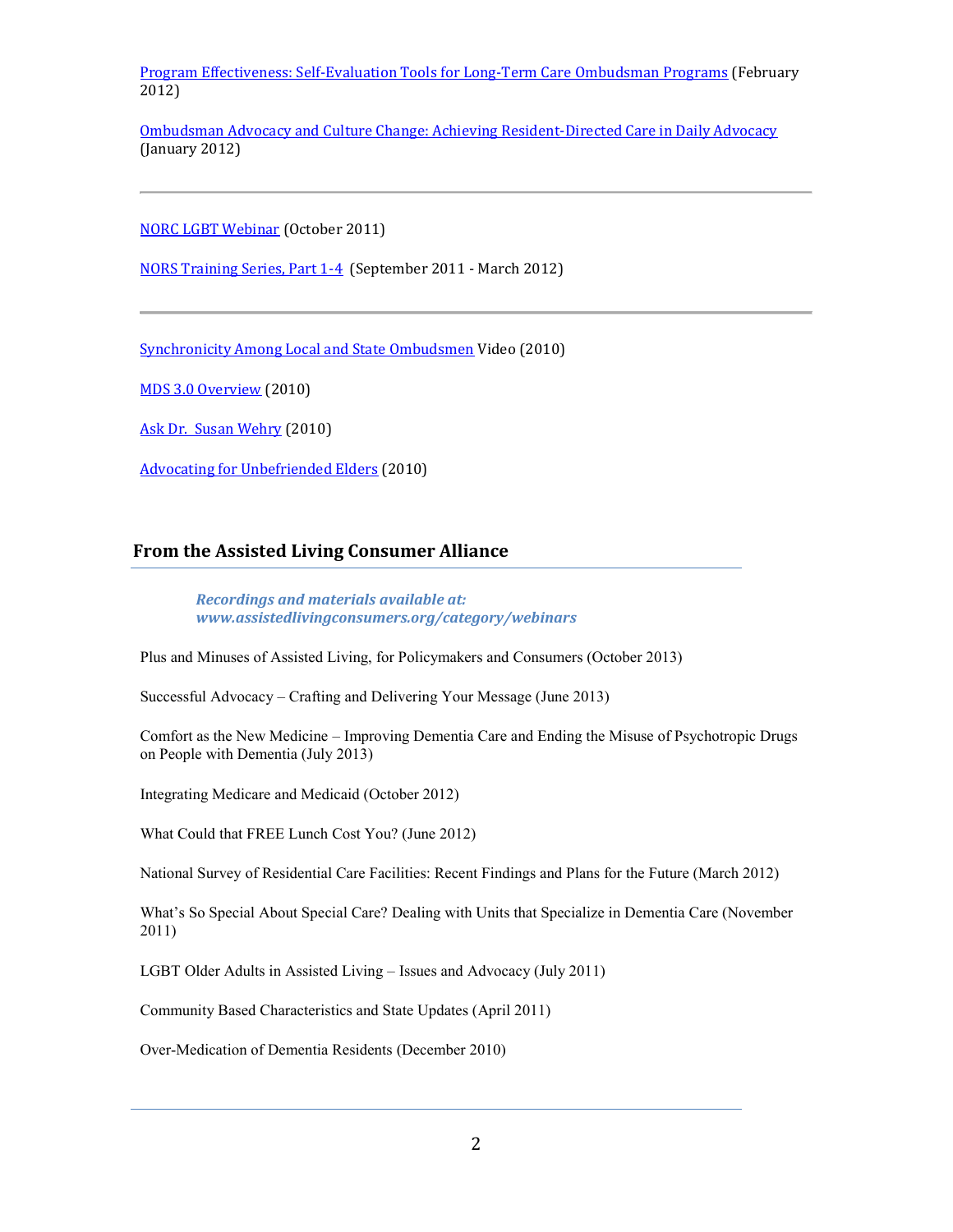#### **From the National Senior Citizens Law Center**

*Recordings and materials available at:*  <http://www.nsclc.org/index.php/category/events/>

Understanding Notices and Appeal Rights in Medicaid Managed Long-Term Services and Supports (July 2014)

Medicare & Medicaid Post-DOMA: Changes for Same Gender Couples? (July 2014)

Understanding and Impacting Implementation of New Medicaid Home and Community-Based Services Rules (April 2014)

Consumer Outreach in the Dual Eligible Demonstrations (April 2014)

Nursing Home Admissions Agreements: A Discussion of the Unfair Terms in the Agreements Presented to Elders on Entering a Nursing Home (April 2014)

Consumer Protection in MLTSS: Good (and Not-So-Good) Enrollment and Disenrollment Practices (March 2014)

Details Matter – Service Planning and Self-Direction in Medicaid Managed Long-Term Services and Supports (March 2014)

## **From the National Consumer Law Center**

#### *Recordings and materials available at:* [http://www.nclc.org](http://www.nclc.org/)

Supporting Consumers Who Transition Out of Nursing Homes (May 2014)

Elder Abuse, Neglect and Exploitation and Clients with Dementia (January 2014)

The Most Important Conversation: Tools and Techniques for Advance Health Care Planning (April 2013)

Advance Care Planning for People with Dementia (December 2012)

Legal Tools to Avoid Guardianship (August 2012)

Guardian Accountability and Monitoring: Where Do We Stand (December 2011)

The Role of Undue Influence in Elder Abuse (June 2011)

Nuts and Bolts on Guardianship as Last Resort: The Basics on When to File and How to Maximize Autonomy (May 2010)

National Legal Resource Center: A Guided Tour for Legal and Aging Services Networks (March 2010)

Helping Difficult Clients: Tips and Techniques for Helping Hard to Help Clients (January 2010)